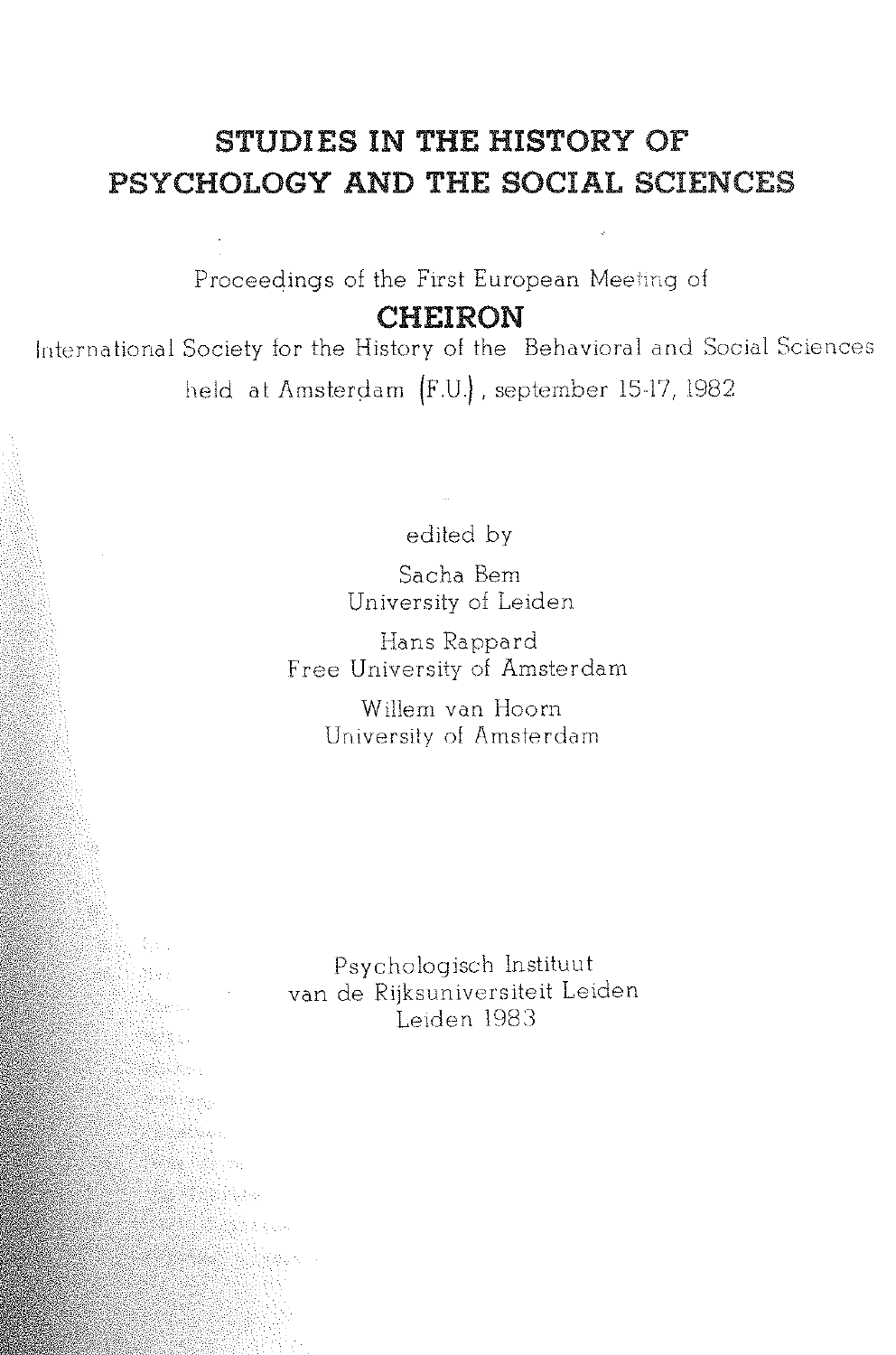#### PROGRAM

(with the original titels of the papers)

*First Session: History* of *Psgchology (1)*  Chair: Hans Rappard (Amsterdam, F.U.)

- Bernard Singer (Reading): David Hartley
- Jeroen Jansz & Willem van Hoorn (Leyden): Freud's two definitions of Instinct
- Fernando Vidal (Paris) & Jacques Vonèche (Geneva): Uses and Abuses of Piaget's Autobiography

网络

*Second Session: National Developments*  Chair: Jacques Vonèche (Geneva)

- Erika Apfelbaum (Paris) & Ian Lubek (Guelph, Canada): Augustin Hamen - Aux Origines de la Psychologie Sociale Française
- Ruud Abma (Nijmegen): Psychology between Science and Society - Development of Psychology at the Catholic University of Nijmegen (N.L.)
- Helio Carpintero & Jose Peiro (Valencia): Contemporary Psychology in Spain
- Jan Zielonka (Warsaw; on leave): Social Philosophy, Emancipation and Rationality - The Polish Experiment

- vi -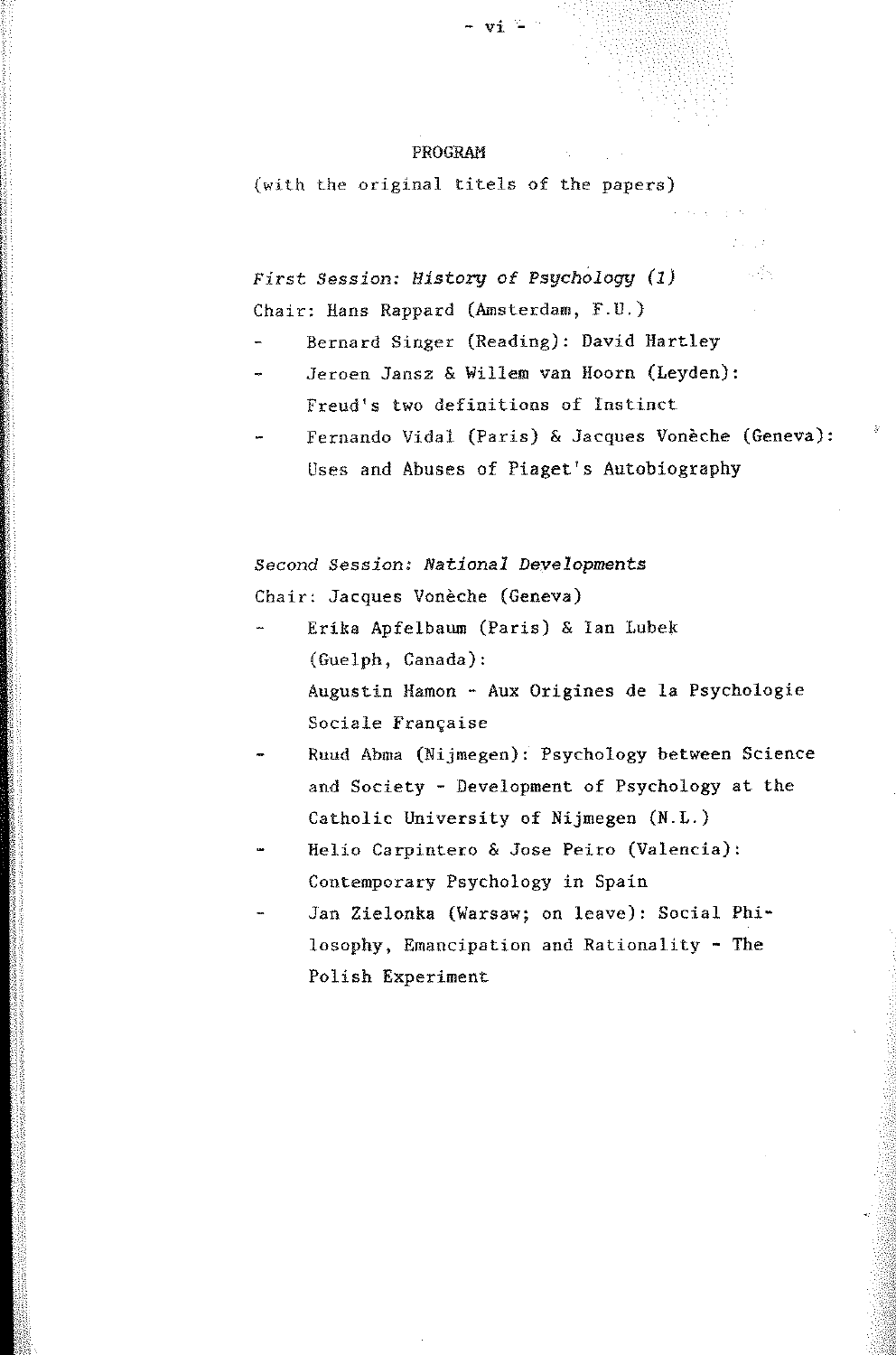$-$  vii.  $-$ 

### *Third Session: Philosophy & Theory*

Chair: Stefan Amsterdamski (Warsaw) (was unable to come)

- Sybe Terwee (Leyden): Wi ttgenstein' s Contribution to Theoretical Psychology
- Benny Shanon (Jerusalem): Introspection a new appraisal
- Han De Wit (Amsterdam, F.U.): Semantics of Psychological Languages

# *Fourth Session: Historical Psychology*  Chair: Erika Apfelbaum (Paris)

- Willem van Hoorn (leyden): Psychology and the Reign of Technology
- Jerzy Bobryk (Warsaw): Hedieval-Renaissance Episteme and the Concept of Person
- Harry Peeters (Tilburg): Historical Psychology, Theoretical and Methodological Aspects

## *Fifth* Session: *Methodologg*

Chair: Harry Peeters (Tilburg)

Helio Carpintero & José Peiro (Valencia): Working Groups in American Psychology - A Study of 'Invisible Colleges' in Two Psychological Journals